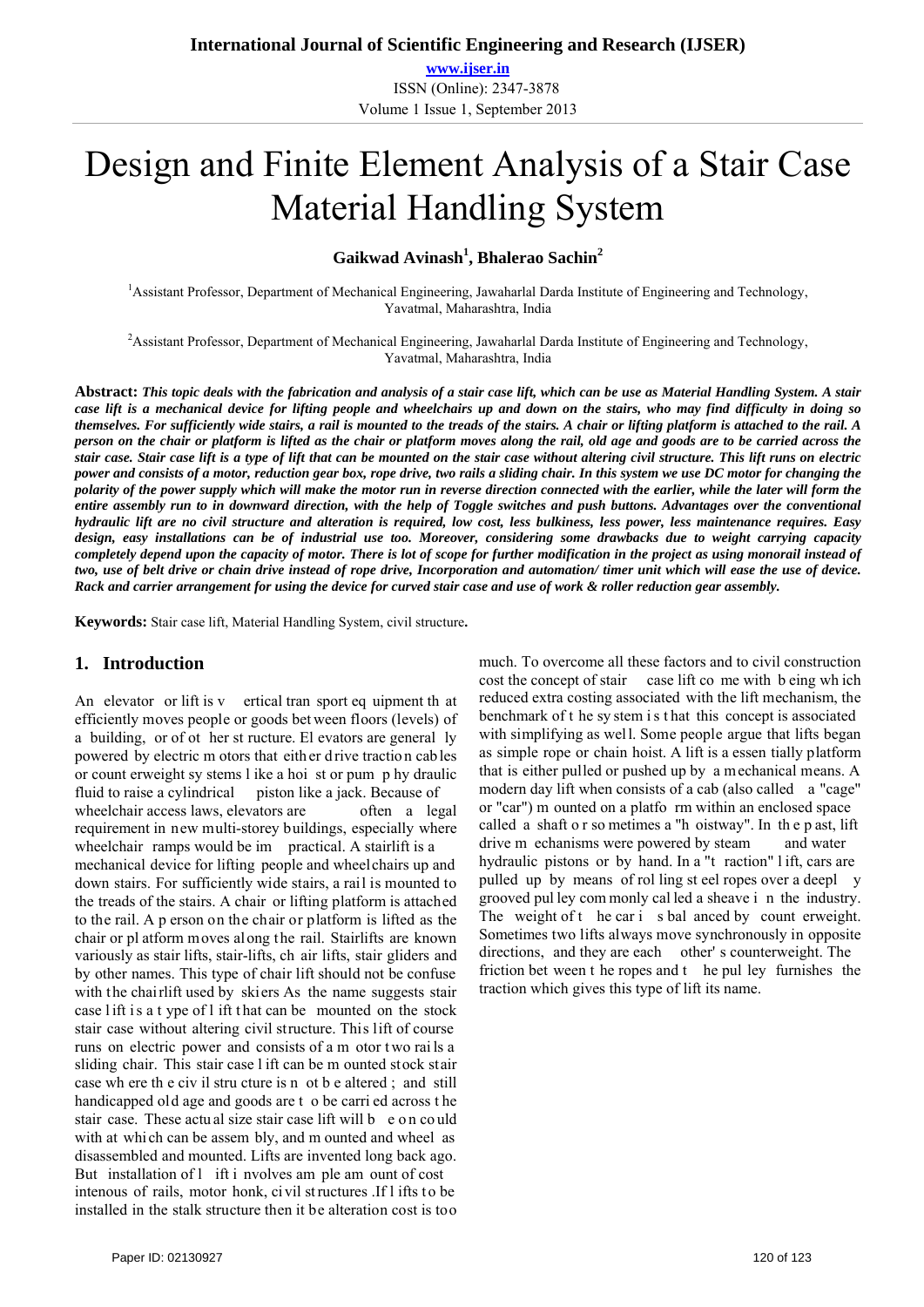**www.ijser.in** ISSN (Online): 2347-3878 Volume 1 Issue 1, September 2013



Hydraulic lifts use t he principles of hy draulics (in the sense of hy draulic power) t o pressuri ze an above ground or inground piston to raise and l ower the car. R oped hydraulics uses a com bination of bot h ropes and hy draulic power t o raise and lower cars. Recent innovations include perm anent magnet motors, machine room -less rai l m ounted gearl ess machines, and microprocessor controls. The technology used in new i nstallations depends on a variety of factors. Hydraulic lifts are cheaper, but i nstalling cy linders great er than a certain length becomes impractical for very high lift hoist ways. For bui ldings of m uch over seven st oreys, traction lifts m ust b e em ployed in stead. Hyd raulic lifts are usually slo wer th an tractio n lifts. Lifts are a can didate for mass customization. There are economies to be m ade from mass production of the components, but each building comes with i ts own requi rements l ike different number of floors, dimensions of the well and usage patterns.

## **2. Fabrication and Working**

In this project, t he fi nal desi gn was an out come of a sequential analysis and m odification of stages. Stair lifts are easily installed into any situation where the condition of the stair tread is good as the railing that the chair lift uses is attached to the stair tread. A chair lift for stairs can be both battery operat ed and AC power operat ed. St airs present a mobility challenge and often danger for the elderly who are struggling with m obility issu es. Fallin g d own stairs are a leading cause of seri ous i njury am ong t he el derly and purchasing a chair lift for st airs can significantly reduce concerns about falls. A chair lift will not only be a safer method for m ovement up and down st airs by those with mobility issues but they will also be securing an important degree of i ndependence. The concept of st air case l ift i s mead for t ransportation of hum an, goods across stair case

hence it needs som ething like chair, platform using which human, goods can be t ransported, something on which these platforms, chair case run on like rails. Something with which the platform, chair can be m ade to run across rails such as pulling pushing mechanism, system which involves a motor, a gearbox, a pul ley and a rope dri ve. The rails are two in numbers. These can be m ounted on the stalk stair case with clamping with ease. Inside these 'C' cross sectioned rails slides are mounted whi ch st ud l ess t hrough t he l ength of rails. These staircases and fixed to each other with the help of st ructural m echanisms support s t he m otor and other components l ike gearbox, pul ley, pl atform, chai r, control panel. Now, on these staircase a motor is mounted which is a out scal e down m odel i n 2V DC 2400 rpm Mabuchi, Indonesian m ade m otor, whi ch i s associ ated wi th t he gearbox which uses 10 di fferent event gears for reduci ng speed and i nversing torque. On t he output of the gearbox is mounted a gui de pulley. This output shaft of t he gearbox is also used to wheel and m oved t he rope wi th t he hel p of which these stair case lift can move upward and downward. Other end of this rope is attached with the upper end of rai l. Wherever supply is given to these motor its runs the gearbox which in-return starts wi nding t he rope on i ts out er st art wheels makes the apparent through of the gearbox shouter resulting in pulling of t he gearbox and t he m otor i n t he direction in whi ch the rope has been fi xed. As motor and gearbox along with the platform, chai r are m ounted on t he suitable platform which can be slide on the rails the entire unit st arts m oving upwards t hen hum an / goods can be motivated very easily. Reversing the supply to the DC motor on changing the polarity of the power supply will make the motor run in reverse direction connected with the earlier, while the later will form the entire assembly run to in downward direction then by making the entire / single must be use for the future purposes.

The direction of the m otor of stair case lift can be changed with the help of but ton mounted on the chair at self making the use of stair case lift very carry the power cables are protected with a cable carrier Then project model makes of 6V DC power suppl y whi ch i s managed usi ng a 220V AC adapter giving output of 6V DC, 1 amp and a battery backup in advance suppl ied t hat gi ves 6V DC , 4 Ah output. The project model is constructed out of MDF material that is first plated with various required desi gns and t hen cut t o t he drawing then flushing & b efore drilling operation is carried out. There parts are then assembled for the project model.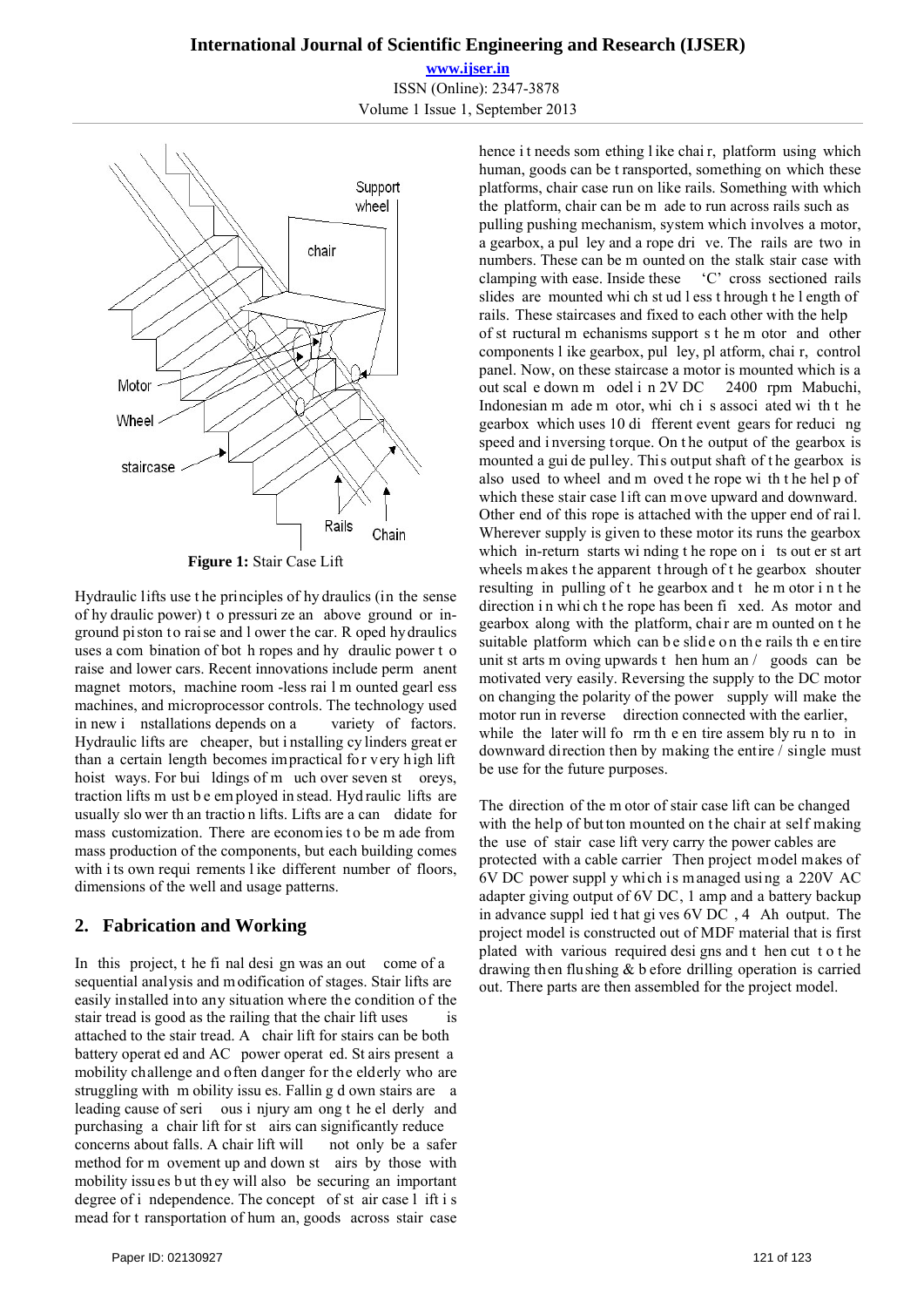# **International Journal of Scientific Engineering and Research (IJSER)**

**www.ijser.in** ISSN (Online): 2347-3878 Volume 1 Issue 1, September 2013



**Figure 2:** Model of stair case lift

# **3. Result and Analysis**

It was found t hat the saddle was moving well over the stair, for maximum load of 5 kg, on 2V DC , 500m A, 2400 rpm motor, which we used i n this model. The chai r was moving in speed of 24 rpm because of the use of reduction gear box for increasing torque. In this model we u sed MDF (Med ium density fire core hard plywood) for making stair, and saddle. From ANSYS analysis it was found t hat for m aximum load of 5 kg deformation is 0.0089403mm with maximum stress  $3.263$  N/mm<sup>2</sup>.

We anal ysis t he st ress and deform ation for al uminum rai l with the help of ANSYS and i t was found t hat for 5kg of load st ress i s  $37.463$  N/  $mm<sup>2</sup>$ , and deform ation i s 0.179663mm.



**Figure 3:** Stress in saddle for  $5kg = 3.263$  N/mm<sup>2</sup>



**Figure 4:** Stress in saddle for  $5kg = 3.263$  N/mm<sup>2</sup>



**Figure 5:** Deformation of rail for  $5kg = 0.179663$  mm



**Figure 6:** Stress in rail for  $5\text{kg} = 37.67 \text{ N/mm}^2$ 

## **4. Recommendations**

With t he di stinguished advant ages and t he benefits associated there of the reasons to be being for stair case lift. In cont ext t o Indi an t he econom ical aspect of this system proves to be very promising and the typical Indian context